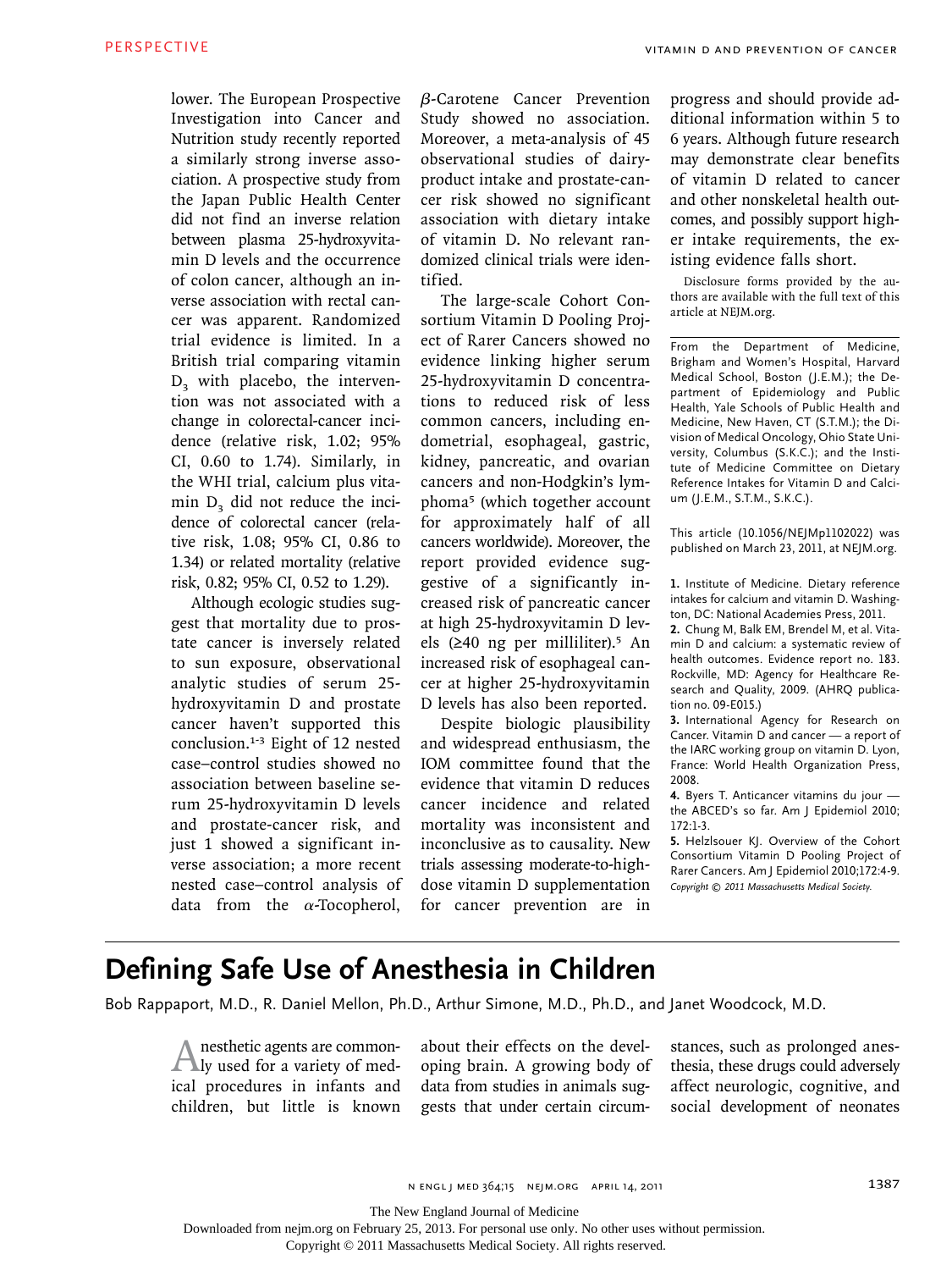| Ongoing Clinical Trials Assessing the Effects of Anesthetics on Neurocognitive Development                                                     |                                                                                                                                                                                                                                                                                                                                                                                      |
|------------------------------------------------------------------------------------------------------------------------------------------------|--------------------------------------------------------------------------------------------------------------------------------------------------------------------------------------------------------------------------------------------------------------------------------------------------------------------------------------------------------------------------------------|
| Odense University Hospital (Denmark)<br>and the Danish Registry Study Group                                                                    | A nationwide epidemiologic study comparing the<br>educational achievement of all children who have<br>undergone a surgical procedure before the age<br>of 1 year with that of a general-population con-<br>trol group.                                                                                                                                                               |
| Columbia University                                                                                                                            | A prospective cohort study of children who had expo-<br>sure to an anesthetic before the age of 3 years and<br>their siblings who were not exposed. The two<br>groups will be followed for neurodevelopmen-<br>tal outcomes.                                                                                                                                                         |
| International collaboration of institutions<br>from Australia, the United States,<br>Canada, Italy, the United Kingdom,<br>and the Netherlands | Prospective, randomized, investigator-blinded, con-<br>trolled clinical trial to assess the effects of general<br>anesthesia using sevoflurane versus neuraxial an-<br>esthesia using bupivacaine on neurocognitive<br>function in infants over 26 weeks' gestational age.<br>Children will be followed with evaluations of neu-<br>rocognitive development at 2 and 5 years of age. |

and young children. We believe that these findings should be of concern to the scientific and medical communities.

Over the past decade, studies in rodents have found that exposure to anesthetic agents during sensitive periods of brain development (i.e., the brain growth spurt) results in widespread neuronal apoptosis and functional deficits later in development. So far, agents that either antagonize *N*-methyl-D-aspartate (NMDA) receptors or potentiate the neurotransmission of γ-aminobutyric acid (GABAergic agents) have been implicated, and no safe doses of these agents or safe durations of administration have been defined.

More recent investigations in nonhuman primates have extended these findings. Studies conducted by the National Center for Toxicology Research (NCTR) of the Food and Drug Administration (FDA) have demonstrated that exposure to ketamine — the prototypical NMDA-receptor antagonist — resulted in increased neuronal cell death in nonhuman primates. Specifically, a dose of ketamine sufficient to produce a

light surgical plane of anesthesia for either 9 or 24 hours resulted in neuroapoptosis in 5-dayold rhesus monkeys. No similar effect was seen when ketamine was administered for only 3 hours. Neuroapoptosis in the brain of the fetus was also evident when pregnant rhesus monkeys were exposed to ketamine for 24 hours on day 122 of gestation (equivalent to the third trimester of human pregnancy), but no neuroapoptosis was noted following administration of ketamine on postnatal day 35.1 Neuroapoptosis has also been demonstrated in primates who were given isoflurane (predominantly a GABAergic agent) on postnatal day 6.<sup>2</sup>

Although the functional consequences of these histopathologic changes can only be inferred at this time, the FDA and others are currently conducting studies in animals to address the neurocognitive and neurobehavioral effects of anesthetic-induced apoptosis. At the NCTR, the FDA is using a so-called operant test battery to evaluate the cognitive function of rhesus monkeys exposed to a dose of ketamine sufficient to produce a light surgical plane of anesthesia for 24 hours on postnatal day 5 or 6. This battery consists of a number of tasks that evaluate shortterm memory and attention, learning, time perception, motivation, and color and position discrimination. The results to date indicate that, as compared with controls, ketamine-treated animals have lower training scores and continue to score lower than controls for at least 10 months after the administration of ketamine.3 Similar studies of isoflurane in primates are ongoing.

Nonhuman primates are believed to offer the most appropriate model for assessing neurodevelopmental risk to humans; however, such cognitive testing in primates is expensive and requires many years to complete. Therefore, limited data exist to date. More rapid progress can be made using rodent models. Additional data from animal studies may help to define the window of vulnerability and the extent of anesthesia-induced neuronal alterations and provide insights both into the functional end points that should be assessed in clinical studies and into ways of blocking or ameliorating potential adverse effects. It is not known how the data from rodents or primates translate to humans, but such findings raise questions that require further scientific investigation.

Studies in children have attempted to assess the effects of anesthetics on the developing human brain. For instance, a retrospective cohort analysis followed a birth cohort of 383 children who underwent inguinal hernia repair during the first 3 years of life and compared them with

1388 n engl j med 364;15 nejm.org april 14, 2011

The New England Journal of Medicine

Downloaded from nejm.org on February 25, 2013. For personal use only. No other uses without permission.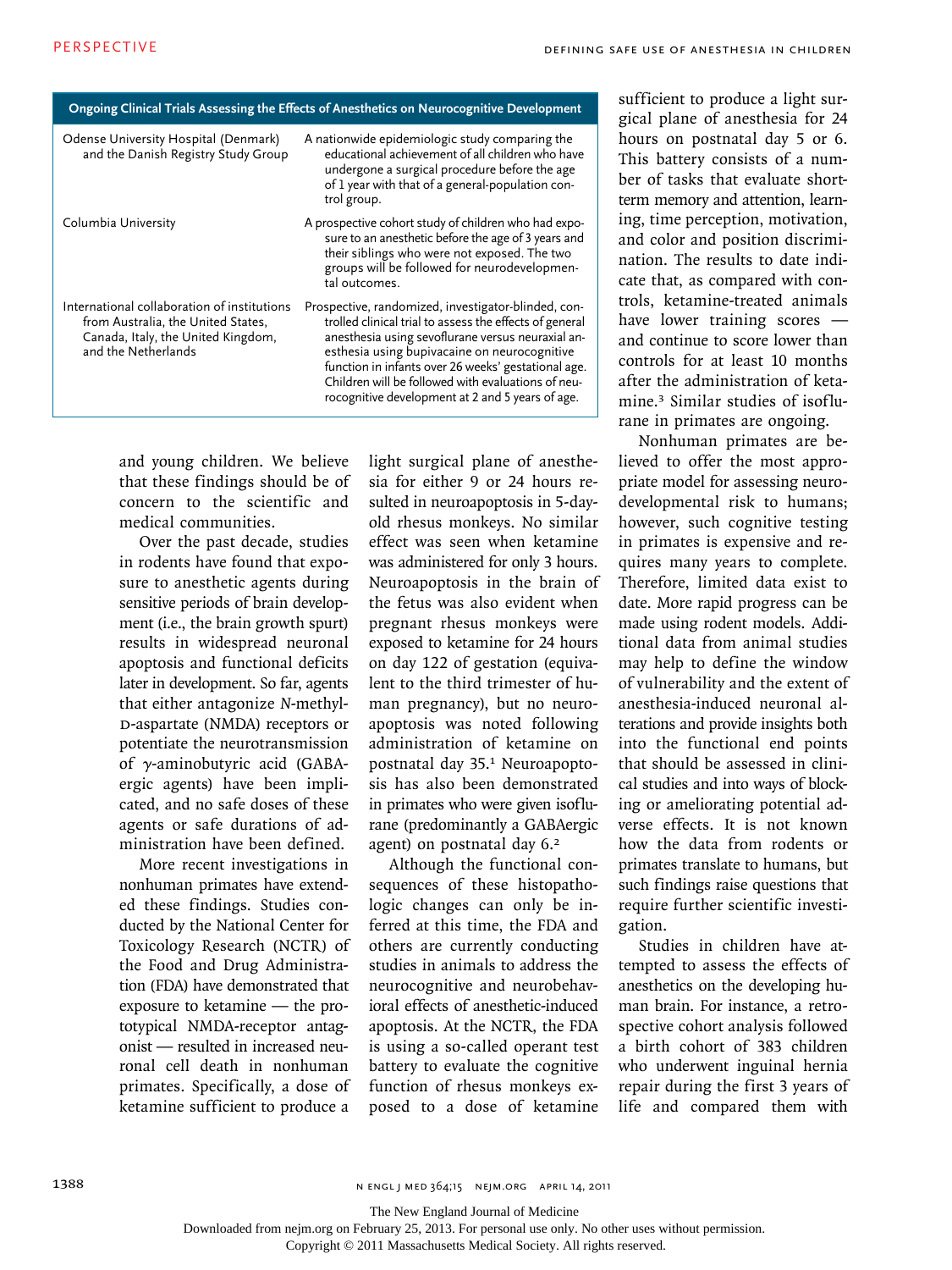5050 children in a control sample who had undergone no hernia repair before the age of 3.4 The children who underwent hernia repair were twice as likely as those who did not to be given a diagnosis of a developmental or behavioral disorder (adjusted hazard ratio, 2.3; 95% confidence interval [CI], 1.3 to 4.1). A population-based, retrospective, birthcohort study examined the educational and medical records of children who were exposed to a single anesthetic  $(n=449)$ , two anesthetics  $(n=100)$ , or more  $(n=44)$ . In contrast to the herniarepair study, this study reported no increased risk of learning disabilities with a single anesthetic (hazard ratio, 1.0; 95% CI, 0.79 to 1.27). However, an increasing risk of learning disabilities was associated with two or more anesthetics (hazard ratio, 1.59; 95% CI, 1.06 to 2.37; and hazard ratio, 2.60; 95% CI, 1.60 to 4.24, respectively). The risk of learning disabilities also increased with greater cumulative exposure to anesthesia.<sup>5</sup>

No conclusions about causality can be drawn on the basis of these nonrandomized studies in humans because of the substantial potential for confounding. Indeed, there are conflicting findings between the two cited studies regarding a single exposure to anesthetics. It is not possible to discern from the published study reports whether or how differences in surgical procedures, anesthetic drugs, patient monitoring, or anesthesia techniques affected the outcomes. It is possible that the children undergoing surgery also differed from the nonexposed children in ways that were not discernible. At present, there is not enough information to draw any firm conclusions regarding an association between anesthetic exposure and subsequent learning disabilities, and additional studies such as those that are ongoing (see box) are warranted.

Generating definitive data about the effects of anesthetics on the developing brain will most likely take numerous studies in animals and humans spanning many years. Planning, conducting, and interpreting these studies will pose enormous challenges to the medical and scientific community. It seems unlikely that any single individual or organization will be able to muster the resources to take on this project.

The FDA is continuing efforts to address the pediatric safety of anesthetics. On March 29, 2007,

elective procedures in children less than 3 years of age. Since that time, numerous nonclinical and clinical studies have been undertaken (and published) in an attempt to further understand this challenging issue; therefore, a second advisory committee meeting on this issue is scheduled for March 10, 2011. The committee will evaluate the weight of existing scientific evidence and discuss the research agenda and potential risk-communication issues.

As part of its Critical Path Initiative, the FDA has entered into a public–private partnership with the International Anesthesia Research Society (IARS) called SmartTots (Strategies for Mitigating Anesthesia-Related Neuro-Toxicity in Tots). This partnership will seek to mobilize the

## *We need to definitively answer the questions of whether anesthetic use in children poses a risk to their development and, if so, under what circumstances.*

the FDA's Anesthetic and Life Support Drugs Advisory Committee met to discuss the data from animal studies suggesting that exposure to anesthetic agents during the period of rapid brain growth produces widespread neuronal apoptosis with possible longterm functional consequences. The committee members agreed that additional research was essential to understanding the implications of the animal data for children who must be exposed to anesthetic and sedative drugs for necessary medical procedures. They also concluded that there was insufficient information to warrant changing the practice of pediatric anesthesia, other than to forgo

scientific community, stimulate dialogue among thought leaders in the anesthesia community, and work to raise funding for the necessary research.

But these activities are just the first step. We need to definitively answer the questions of whether anesthetic use in children poses a risk to their development and, if so, under what circumstances. Although withholding anesthesia from children who need surgery is unreasonable, obtaining more information about safe use is imperative. If anesthetic agents are found, in certain cases, to affect the developing brain, strategies for mitigating and managing such risks can be

The New England Journal of Medicine

Downloaded from nejm.org on February 25, 2013. For personal use only. No other uses without permission.